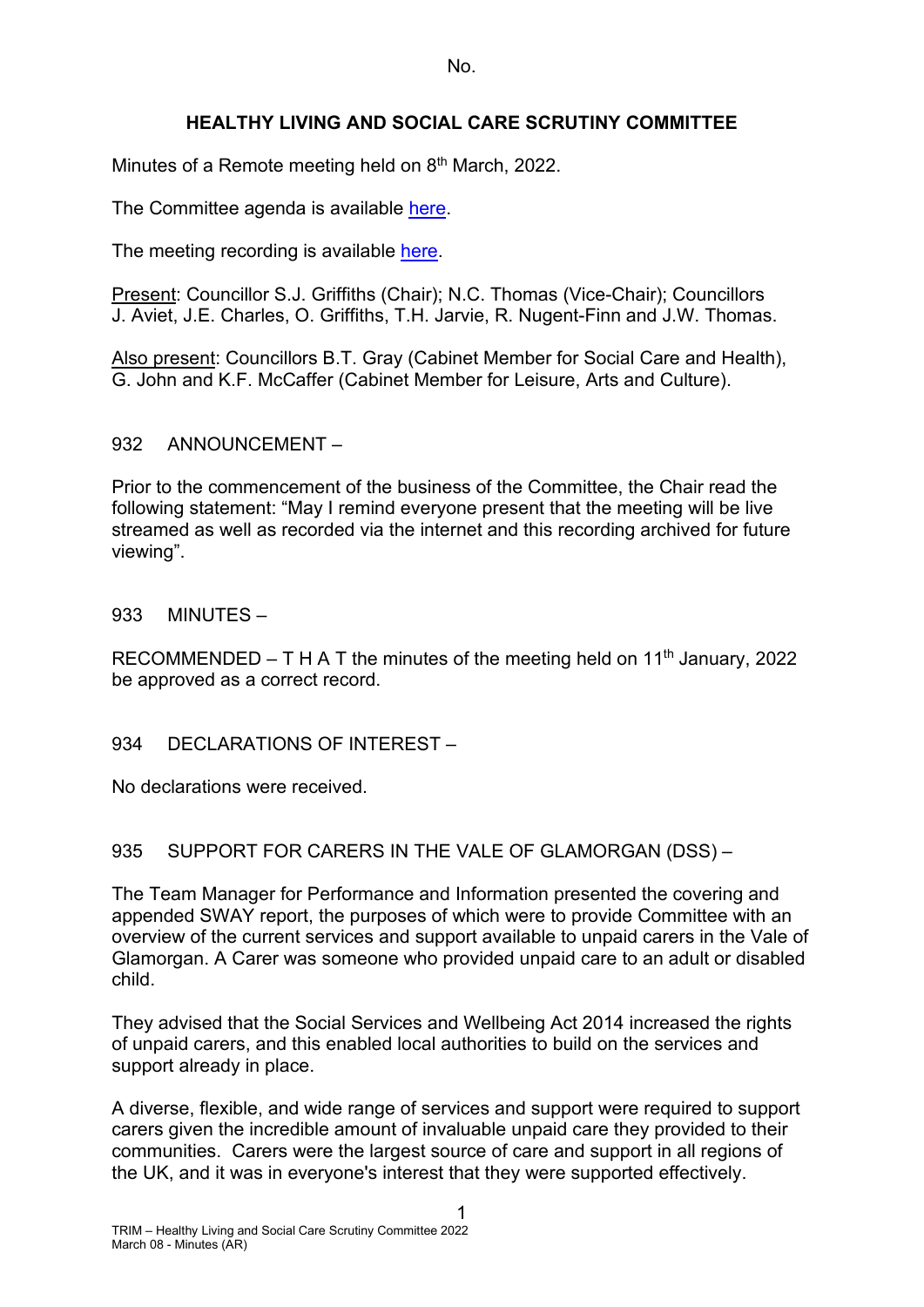The Officer added that, within the Vale of Glamorgan over the last year, a number of key developments had been progressed, many of which are being delivered on a regional basis.

The Directorate continued to develop its response to the Social Services and Wellbeing Act and manage its statutory responsibilities and local needs within its resources, making the most of collaborative arrangements and Government funding streams where appropriate as well as encouraging creativity and innovation. The Officer apprised the committee on the following developments:

- The publication of a National 'Strategy for Unpaid Carers' and an associated Delivery Plan. This added a new Priority, to the three already established, of 'Supporting unpaid carers in education and the workplace',
- June 2021 saw the launch of the Council's Regional identity card for young carers. A range of awareness raising activities were provided to support uptake of the card and the increased recognition of young carers the initiative was designed for, and
- Respite continued to be one of the main requests made by carers for support. The Council had been able to meet a wide range of needs by continuing to make funding available to third sector providers for general access and through the statutory assessment process.

With the Committee's permission, Councillor John addressed the Committee in his capacity as the Council's Carer Champion and advised that unpaid carers often found themselves in the position of huge responsibility very quickly and sometimes unexpectedly. The waiting time for domiciliary care packages was often lengthy and therefore returning home with a family member was often the quickest option to shorten a person's hospital stay. It was also important to note that some unpaid carers did not want to take time away from the loved one they cared for. It was fact that there were not enough carers to go around, and Councillor John advised of the huge respect he had for unpaid carers, especially given his own personal experiences of performing the carer role.

Following the Officer's presentation and representations from Councillor John, Officer's added the following advice in response to Committee questions:

- Approximately 100 Young Carer Identity Cards had been issued within the Vale of Glamorgan since its launch in June 2021 and efforts would continue to increase this number.
- Young People could request a Carer Identity Card directly from the relevant Council Team or via the designated Carer Champion based within their school. The cards were also advertised on the Cardiff YMCA website.
- Designated Carer Champions within schools were very skilled at identifying young carers as well as supporting the young person to acknowledge their carer role. Posters were also available through-out schools encouraging young people to self-identify themselves as a carer.
- Based on the suggestion raised by Councillor Nugent-Finn, Officers would be happy to explore and arrange as necessary hygiene packs for young male carers.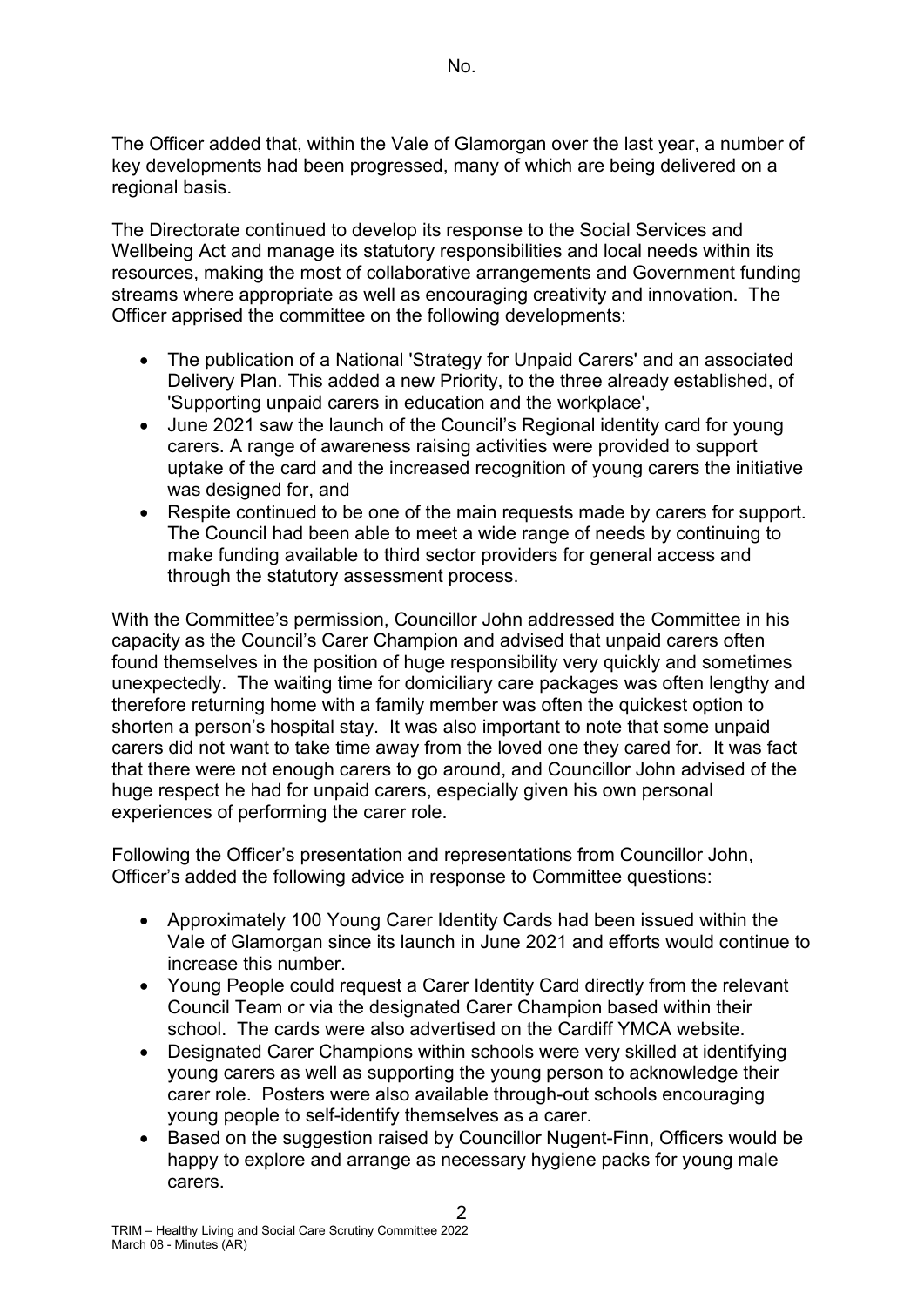- Officers were in regular contact with GP Surgeries to ensure that surgeries had up to date and accurate information available for any identified unpaid carer. Hard copy packs for distribution were not available however, surgeries were encouraged to enroll on an accreditation scheme to ensure staff were qualified to advise.
- A further annual report on support for Unpaid Carers in the Vale of Glamorgan would be made available to the Committee in March 2023.

With no further comments or questions, the Committee subsequently

# RECOMMENDED –

(1) T H A T both the covering report and appended Annual Report on Support for Unpaid Carers and work undertaken to support carers in the Vale of Glamorgan be noted.

(2) T H A T a further annual report on support for Unpaid Carers in the Vale of Glamorgan be received in March 2023.

- (3) T H A T the following aspects of the report be noted:
	- the duties of the Council and its partners in regard to delivering services for Unpaid Carers within the Social Services and Wellbeing (Wales) Act 2014, and
	- how the Council and its partners were meeting the Ministerial Priorities for Unpaid Carers and consider the regional work of the Unpaid Carers workstream.

## Reasons for recommendations

(1&2) Having regard to the contents of the covering and appended report to ensure that Members continue to exercise effective oversight of the important function undertaken by the Social Services Directorate on an annual basis.

(3) That Scrutiny Committee Members are aware of the duties outlined within legislation and the Ministerial Priorities set for carers as well as the regional work taking place for unpaid carers and facilitated support from the lead Member for Carers.

936 LEISURE MANAGEMENT CONTRACT – YEAR 9 PERFORMANCE REPORT (DEH) –

The Operational Manager for Neighbourhood Services, Healthy Living and Performance introduced the report to outline the performance of the Leisure Management Contract over the previous 12 months and advised that the Leisure Management contract was now into the final year of the initial 10-year contract.

The potential extension to the contract had been agreed in principle but detailed negotiations were ongoing with all parties committed to a positive outcome. The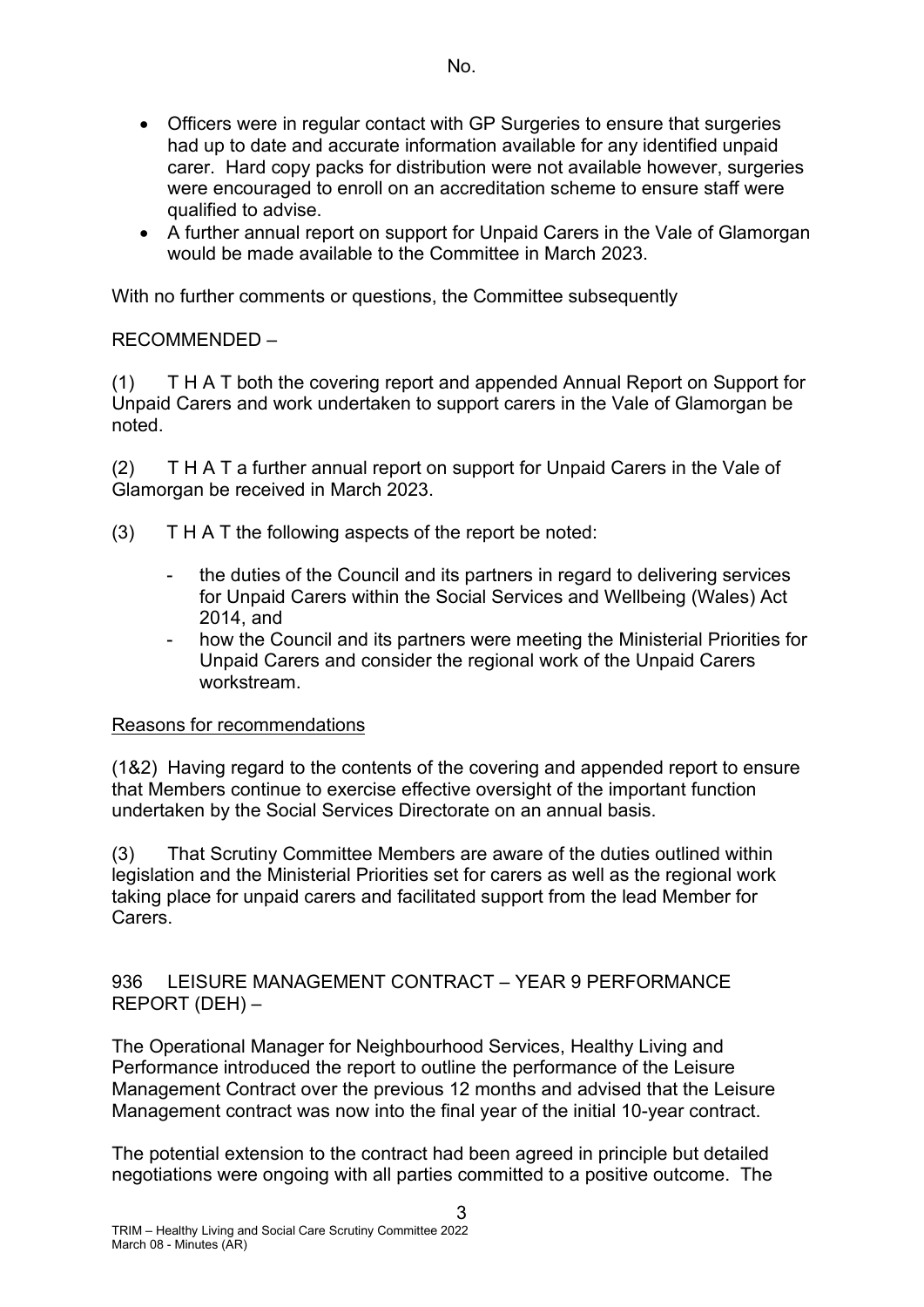delays to signing the extension agreement had been mainly due the impact of Covid-19.

The year 9 report varied greatly from previous reports as it detailed the performance from August 2020 to July 2021 and therefore reflected the restrictions the service had had to adapt to as a result of Covid regulations.

The report also detailed the actions taken and planned response to the Audit Wales review of the Council's out-sourced Leisure Services published in January 2021. The Audit Wales report concluded that the Council had maintained its leisure centre provision and was receiving an income from its contract with Legacy Leisure Limited but until recently lacked a strategy to shape the service; that there was significant scope for the Council to apply the sustainable development principle and focus on delivery of its well-being objectives through its contract with Legacy Leisure, and; the Council had strengthened its management of the contract, but there was scope to improve arrangements to assure itself that it was achieving value for money.

Legacy Leisure, the Council's Leisure management contractor was required to produce an annual report detailing performance, service improvements and any operating issues. The Operational Manager subsequently introduced the Legacy Leisure Regional Director Wales & Southwest who provided a PowerPoint presentation outlining the Vale of Glamorgan Active Communities Strategy.

In conclusion to the presentation, the Regional Director advised of the next steps as follows:

- To gather feedback to inform the Active Communities Strategy,
- Complete the recruitment process for the Active Communities Manager post,
- Conduct a social value assessment,
- Further development of the Active Communities Action Plan, and
- Conduct final consultation and launch the Strategy.

Following Officer representations and subsequent questions from the Committee, the following points of advice were added by Officers:

- The Active Communities Manager post would be operational within the Vale of Glamorgan area and funded by Sport Wales. Although Legacy Leisure wanted the roll to be a permanent position the funding was currently only available on a temporary basis.
- A comparison exercise had been undertaken against other local authorities in Wales in relation to Vale of Glamorgan fees for leisure services. The exercise had demonstrated that although fees had increased inline with public inflation, Vale of Glamorgan fees were still competitive in comparison.
- Now that the pandemic had transitioned to endemic in nature, Legacy Leisure continued to work within the social restriction guidelines as set by the Government. Some environmental changes as a result of the pandemic were now preferred by customers using the facilities such as the re-spacing of equipment within gyms and regular assessments of air condition systems.
- The date for starting the Active Communities Strategy public consultation had not yet been confirmed. Elected Members would be afforded further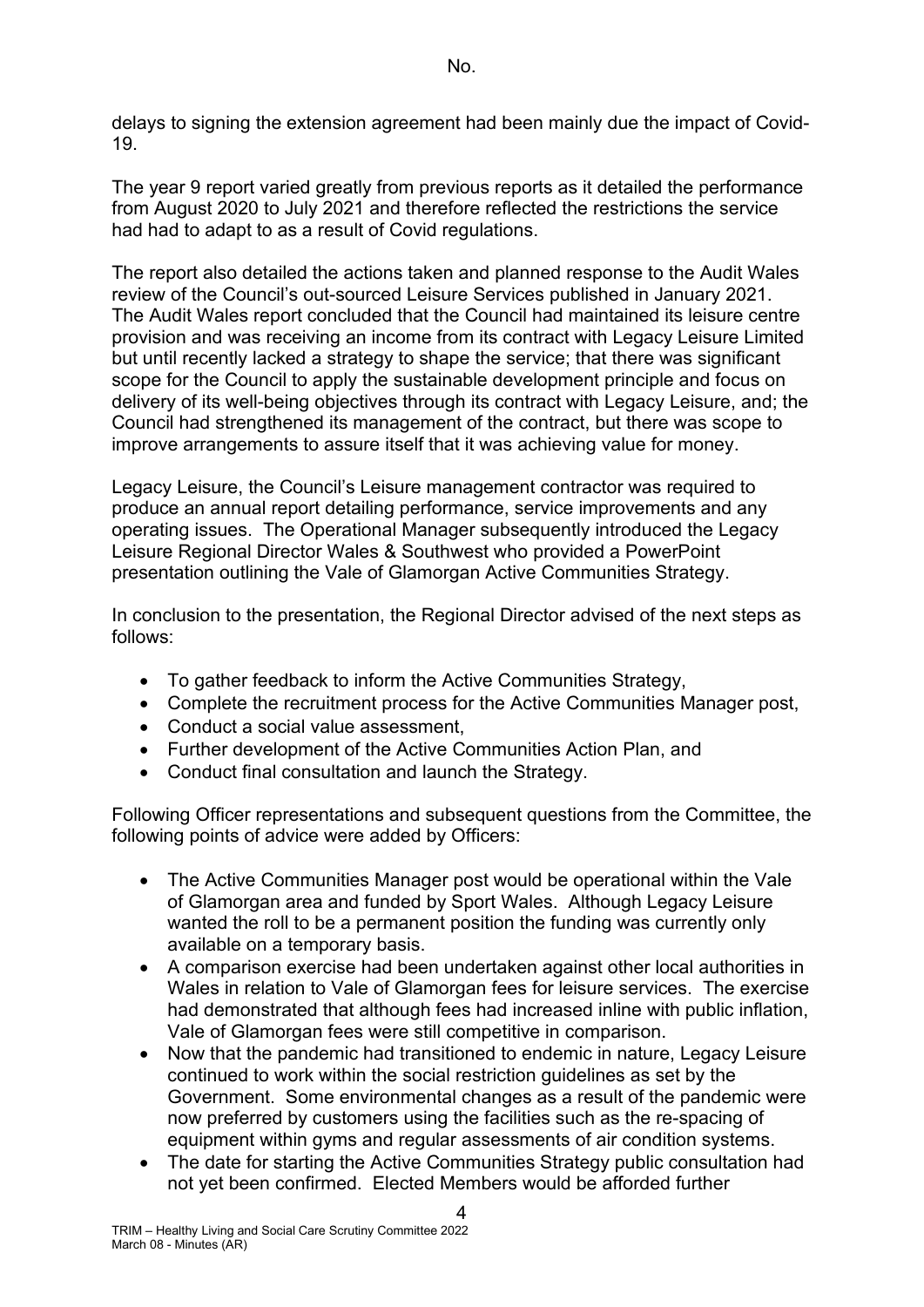opportunity to consult on the strategy action plan once the plan had been finalised.

- The Active Communities Manager Post would be responsible for maintaining connections with the Local Authority and local organisations to maintain an effective outreach service. Legacy Leisure had access to community grant funds that it hoped to be more proactive in assigning going forward.
- Women only swimming pool sessions were still in operation and remained popular.

In conclusion, Councillor McCaffer thanked all leisure staff for their continued efforts to provide valued and crucial leisure services across the Vale of Glamorgan and especially during the pandemic. It was a very positive step to be so close to confirming a contract extension and, as always, communication with stakeholders and service users would remain essential going forward.

With no further comments or questions, the Committee subsequently

# RECOMMENDED –

(1) T H A T the contents of the covering report and the performance of the Legacy Leisure Contract for Year 9, as set out in Appendix A, be noted.

(2) T H A T a Year 10 performance report for the Leisure Management contract be presented to Committee in the autumn of 2022 (September).

(3) T H A T the actions being taken in response to the Audit Wales Report be noted and the approach proposed for the remainder of the contract period be endorsed.

(4) T H A T the report be referred to the Governance and Audit Committee and thereon to Cabinet for consideration in relation to the issues raised by Audit Wales.

## Reasons for recommendations

(1) Having regard to the contents of the covering and appended report in relation to the performance of the contractor during the Year 9 period.

(2) To keep the Scrutiny Committee informed of progress on the Leisure Management Contract.

(3&4) To ensure that the Leisure Management Contract reflected the findings of the Audit Wales Report, and that necessary action was taken to provide assurance that the issues identified by Audit Wales were being progressed.

937 REVENUE AND CAPITAL MONITORING FOR THE PERIOD 1<sup>ST</sup> APRIL 2021 TO  $31<sup>ST</sup>$  JANUARY 2022 (DSS) –

The Operational Manager for Accountancy advised that the revenue position for 2021/22 would be challenging with the continuing pressure for the service as a result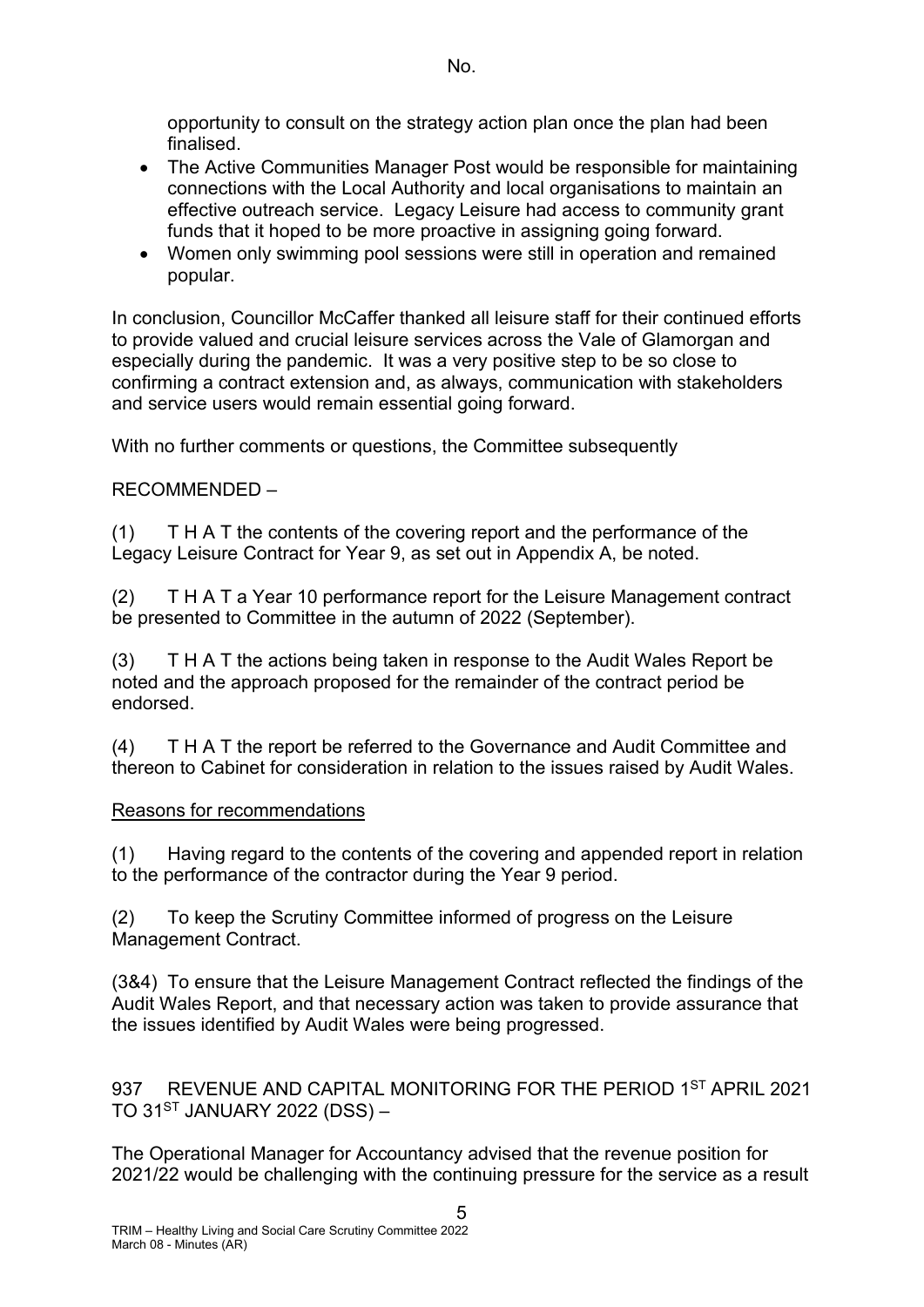of the COVID 19 pandemic. This would impact both as a result of incurring additional expenditure but also from a loss of income.

Funding had been provided by Welsh Government in February 2022 to cover some of the issues and an additional grant of £1.852m had recently been received to address Social Care pressures.

It was anticipated that Social Services would breakeven in 2021/22 after a transfer into reserves of £1.654m, which took account of the additional grant recently received from WG to address Social Care pressures. It was projected that this would offset the current Children's Services overspend (around £811k) and the allocation over and above this sum, that could not be utilised in year, would be transferred into Social Services reserves.

A savings target for the year remained at £135k.

The currently approved capital budget had been set at £4.445m. Appendix 2 to the report detailed financial progress on the Capital Programme as at 31st January 2022. The Officer advised that the Council had been awarded a variation to the Flying Start Capital Grant 2021/22. The award was for £30k to complete the additional work required at Grasshopper Creche (formally Skomer Road Creche). In addition, there had been some delays in relation to leisure centre schemes as set out in paragraphs 2.11 and 2.12 of the report.

With no questions being raised by the Committee, the Committee subsequently

RECOMMENDED – T H A T the position with regard to the 2021/22 revenue and capital budgets be noted.

## Reason for recommendation

Having regard to the contents of the report related to the projected revenue outturn for 2021/22.

938 PROPOSED DEVELOPMENT OF THE VALE ALLIANCE – AN INTEGRATED MODEL FOR THE DELIVERY OF HEALTH AND SOCIAL CARE TO ADULT CITIZENS IN THE VALE OF GLAMORGAN (DSS) –

The report apprised Committee of the proposal to form an Alliance model to support the delivery of integrated health and social care services to the population of the Vale of Glamorgan.

A presentation was provided by the Head of Adult Services in partnership with NHS colleagues which set out the proposed governance and partnership arrangements outlining how an alliance model between health and social care services in the Vale of Glamorgan could be implemented.

The first stage of the process would involve bringing together a number of existing services that were supported through multiple funding streams into a single pooled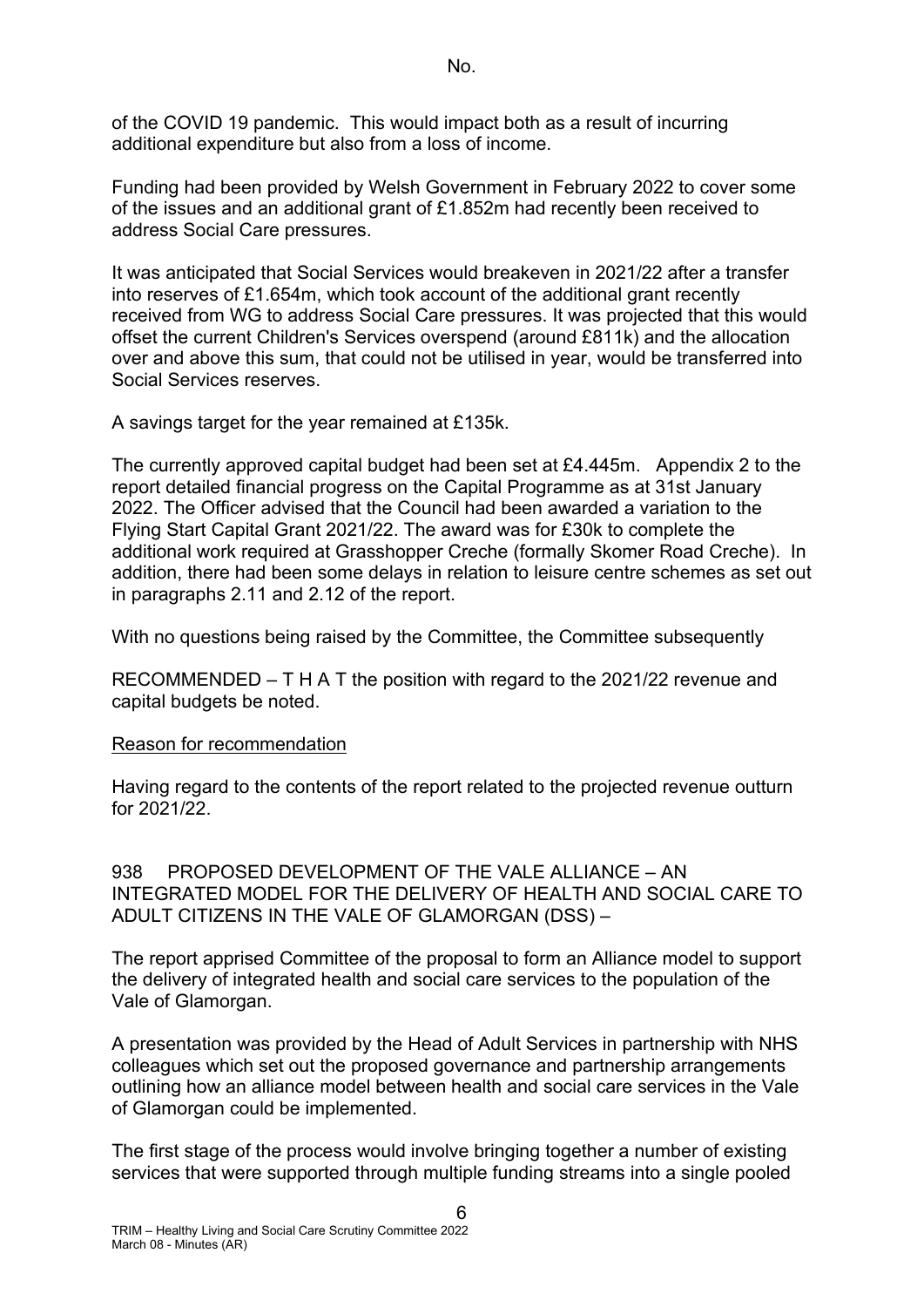management arrangement, with a view to establishing combined oversight and measuring its performance prior to moving to any wider implementation.

The Officer added that at a time when health and social care providers were under critical pressure the phased approach would allow significant progress to be made without incurring any unnecessary risk. It would also allow for the proper due diligence to be carried out with respect of responsibility and accountability as the model evolved.

Councillor Gray (Cabinet Member for Social Care & Health), in his additional capacity as Regional Partnership Board Chair added that the Alliance was an exciting initiative and a driving force to making real change. In later stages of the alliance development, it would be necessary for the Council to adopt new ways of thinking to create community led services.

The Vice Chair endorsed the representations made and agreed that the Alliance was a step forward in improving the working relationships between the Local Authority (LA) and University Health Board (UHB). He then advocated a 'tell us once' approach for services going forward and expressed a wish for the LA and UHB to be treated as equal partners so that consultations, decisions and subsequent changes were more transparent.

In response to the Chair's question on how the Alliance would be resourced, the Head of Adult Services advised that a workforce was already in place in the key service areas relevant to the first stage of the process. The workforce would be exploring mechanisms for delivering services as well as looking at the governance and management of services. No additional employment was forecast at this time.

NHS colleagues added that the current staff infrastructure was looking at 'how' services operated and there was a collective will to make the first stage of the Alliance happen on top of current service demands. The ultimate aim was to create a person first service whilst maintaining the safety of the service. In the short term, progress would be more clunky, but this would become more efficient as the amount of forward planning increased.

With no further comment or questions, the Committee subsequently

## RECOMMENDED –

(1) T H A T the proposed development of an Alliance model for the delivery of health and social care services be noted.

(2) T H A T the proposal that the Head of Adult Services / Locality Manager should proceed to stage one, as set out within the report, be endorsed.

(3) T H A T a further report following the first stage of the process be received by the Committee having regard to the fact that any future partnership agreement would be considered by Scrutiny Committee and would require approval by Cabinet.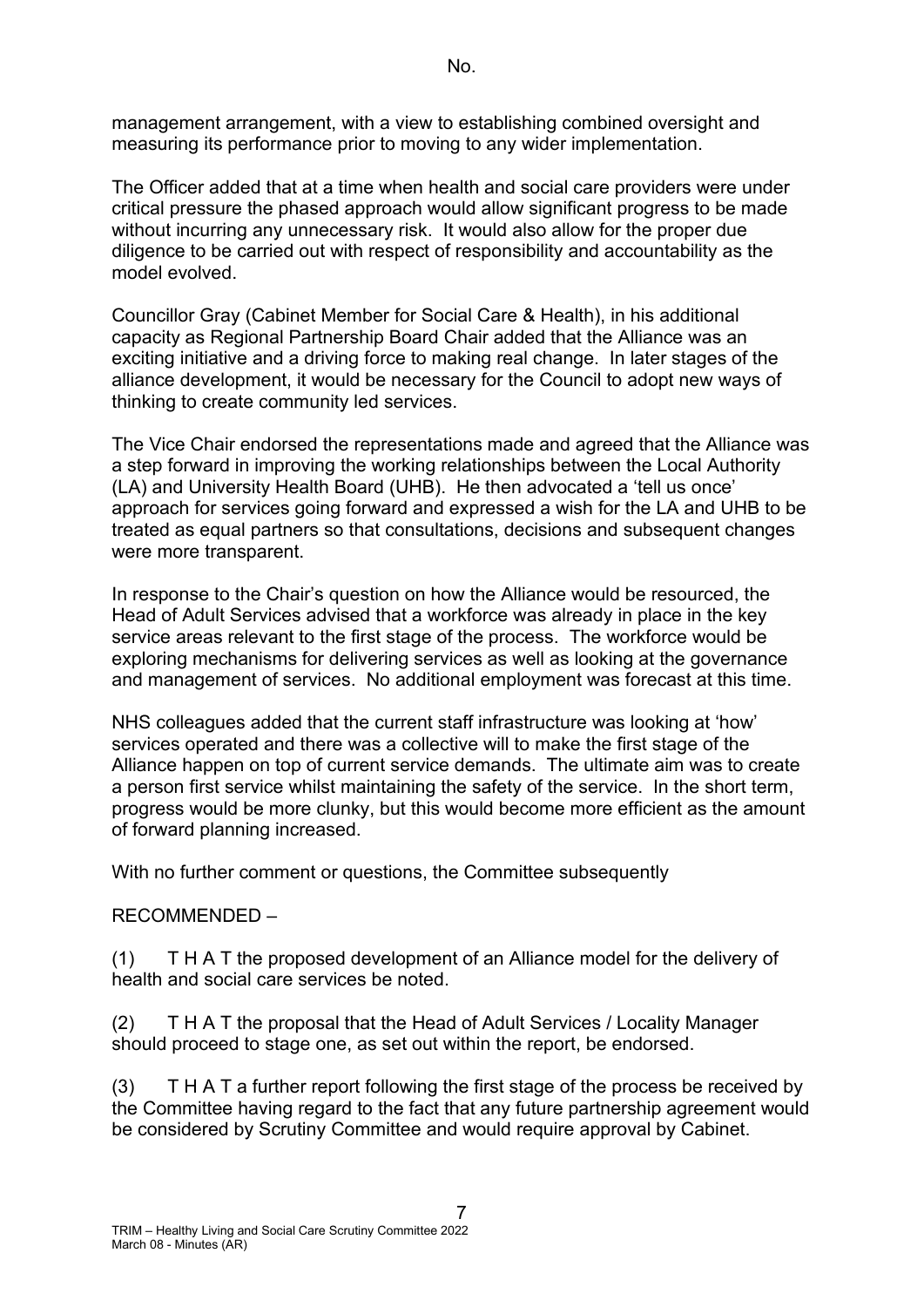#### Reasons for recommendations

(1) Having regard to the contents of the report and the planned development of a new integrated management model for community health and adult locality services.

(2) To ensure that the Head of Adult Services / Locality Manager had the approval of Scrutiny Committee before developing the Alliance model further.

(3) Scrutiny Committee had an opportunity to review the progress that was made and was able to consider the relevant issues that would inform the development of more formal integrated arrangements having regard to the intended approval process for any future partnership agreement.

## 939 ANNUAL DELIVERY PLAN MONITORING REPORT: QUARTER 3 PERFORMANCE 2021/22 (DSS) –

The Director of Social Services presented the performance report that set out the Council's progress at Quarter 3 (1st April to 31st December, 2021) towards achieving its Annual Delivery Plan (2021/22) commitments as aligned to its Corporate Plan Well-being Objectives.

The Council had made positive progress in delivering its in-year commitments in relation to its Annual Delivery Plan (2021/22). This performance had contributed to an overall Green status for the Plan at Quarter 3 (Q3).

The Vice-Chair passed on the Committee's sincere thanks to all staff for their excellent work during a very difficult pandemic. It was very positive to see solutions already set out against red items within the report which he hoped would demonstrate progress in the next Quarter 4 report.

With no further comments or questions, the Committee subsequently

## RECOMMENDED –

(1) T H A T the performance results and progress towards achieving the Annual Delivery Plan 2021/22 commitments, as aligned to the Council's Corporate Plan Wellbeing Objectives within the remit of the Committee, be noted.

(2) T H A T the remedial actions to be taken to address areas of underperformance and to tackle the key challenges identified within the remit of the Committee be noted.

(3) T H A T the progress being made through the Council's Recovery Strategy and Directorate Recovery Plans in response to the ongoing Coronavirus pandemic be noted.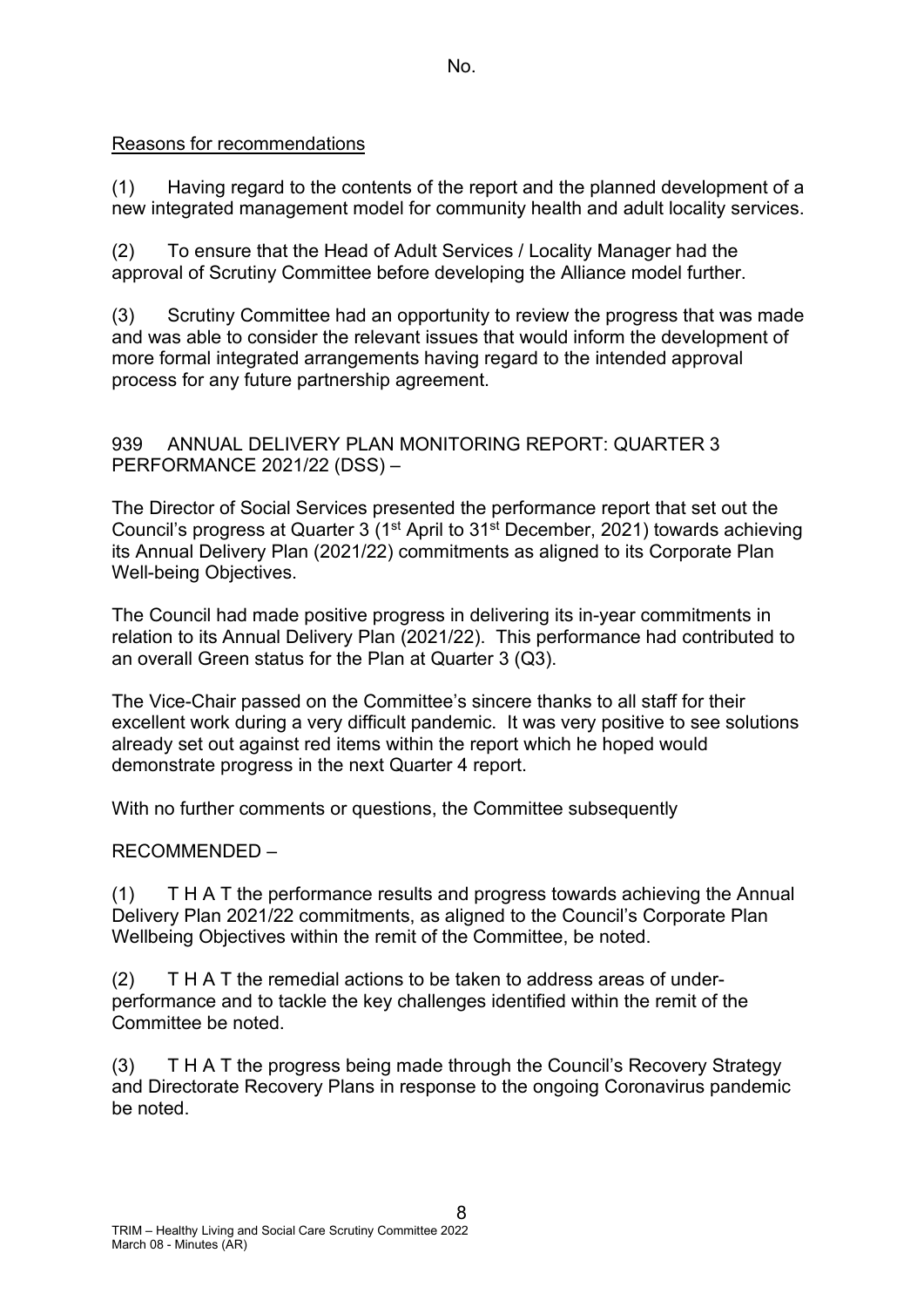# Reasons for recommendations

Having regard to the contents of the report and discussions at the meeting:

(1) To ensure the Council clearly demonstrates the progress being made towards achieving its commitments in the Annual Delivery Plan 2021/22 aimed at making a positive difference to the lives of Vale of Glamorgan citizens.

(2) To ensure the Council is effectively assessing its performance in line with the requirement to meet its performance requirements as outlined in the Local Government and Elections (Wales) Act 2021 and reflecting the requirement of the Wellbeing of Future Generations (Wales) Act 2015 that it maximises its contribution to achieving the well-being goals for Wales.

(3) To ensure Members maintain an oversight of the recovery issues impacting on the work of the Council and their respective Scrutiny Committees.

## 940 SERVICE PLANS AND TARGET SETTING TO DELIVER THE VALE OF GLAMORGAN COUNCIL'S ANNUAL DELIVERY PLAN 2022/2023 (DSS) –

The report, presented by the Director of Social Services, presented the service plans and targets within the remit of the Committee. The service plans set out the specific areas of focus associated with the delivery of the Council's Annual Delivery Plan for 2022/2023 as aligned to its four Corporate Plan Well-being Objectives.

Progressing the Annual Delivery Plan would help meet the Council's statutory obligations under the Local Government and Elections (Wales) Act 2021 and the Well-being of Future Generations (Wales) Act 2015 (WBFG). Both pieces of legislation placed specific duties on the Council in relation to reviewing and setting objectives, keeping performance under review and reporting on performance, with a focus on improving the social, economic, environmental and cultural well-being of Vale citizens.

The commitments in the Annual Delivery Plan were reflected in the Service Plans (Appendix A to the report) together with proposed service improvement targets (Appendix B to the report) to show how individual service areas would contribute to their achievement and overall delivery of the Council's four Well-being Objectives.

Following the Director's presentation, the Vice Chair referred to section 4.2.2 of the Annual Delivery Plan (Appendix A) as considered during the previous agenda item which stated that the pandemic had continued to affect the completion of child assessments with 47.1% being completed on time against a target of 85%. This also represented a decline in performance when compared with the previous year's quarter 3 performance of (70%). Social workers had continued to respond to priority needs of children and their families during the period of involvement, albeit without completed assessments. In addition to the 'What do we need to improve?' statement above, the Vice-Chair referred to recent media coverage outlining tragic events elsewhere in the UK of children coming to harm because face-to-face assessments had been unable to take place and, in light of both these pieces of

 $\Omega$